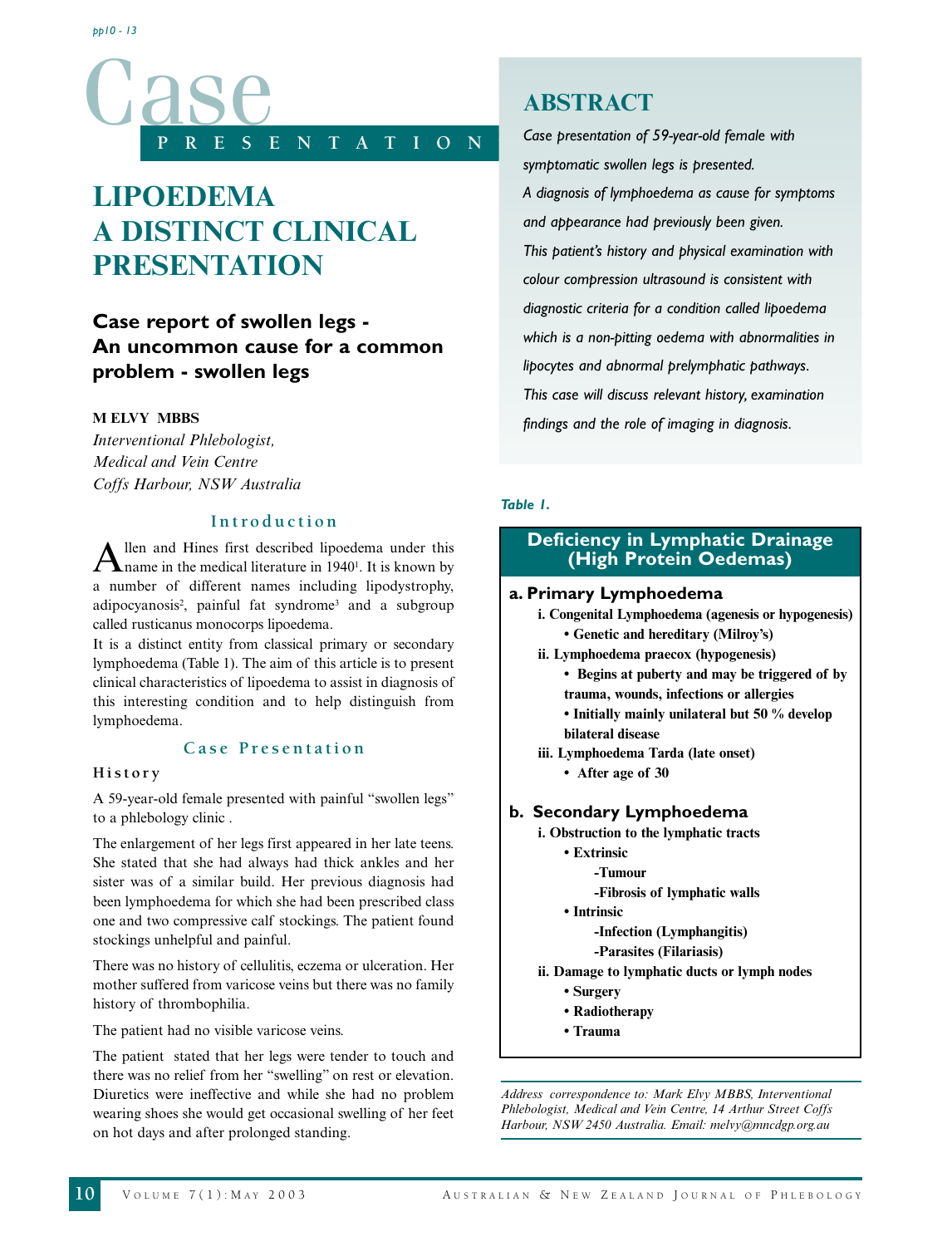Over the last several months she had increasing pain in both feet and intermittent burning sensation at the end of the day. This had been the reason for her presentation.

The patient's past history was unremarkable, in particular there was no history of DVT.

On examination the patient was found to be obese generally with a normal cardiovascular examination including normal blood pressure and JVP readings.

Examination of the legs revealed the following findings:

- Pulses, reflexes and sensation normal
- Allodynia over lower anterior shins bilaterally
- Left calf and right calf were equal in diameter
- No visible varicose veins, minor telangiectasia only
- No signs of chronic venous dysfunction
- No swelling of foot or toes
- Stemmer sign negative\*
- Swelling non-pitting
- Skin soft, no induration

*\* Stemmer test for lymphoedema (positive = inability to pinch the skin of the second toe between first two fingers)* **Investigations**



*Figure 1: Lipoedema post view*



#### *Figure 3: Lipoedema distal view*

- *Note: Fat pad and distinctive "ring" at ankle*
	- *Foot and toes normal, negative Stemmers sign*
	- *No oedema noted distal to the ankle*

#### **Pathology**

- FBC/ESR, electrolytes, albumin normal
- CPK normal
- TSH normal range
- Total cholesterol and triglycerides mildly elevated

#### **Colour Duplex Ultrasound Left leg**

- Normal Deep system
- Dilated, incompetent GSV from groin to ankle
- 6.7 cm x 3cm x 2.3 cm Baker's cyst (see figure 4)
- Normal skin thickness at ankle level
- Minimal or trace oedema, absence of "lymphatic lakes"
- Marked increase in subcutaneous fat at the ankle level with homogeneous echogenic appearance (see figure 5)



*Figure 2: Lipoedema "Egyptian Column" shape. Note • fat pad anterior to lateral malleolus • Ring of fatty tissue just above ankle*



*Figure 4: Cross sectional ultrasound left popliteal fossa*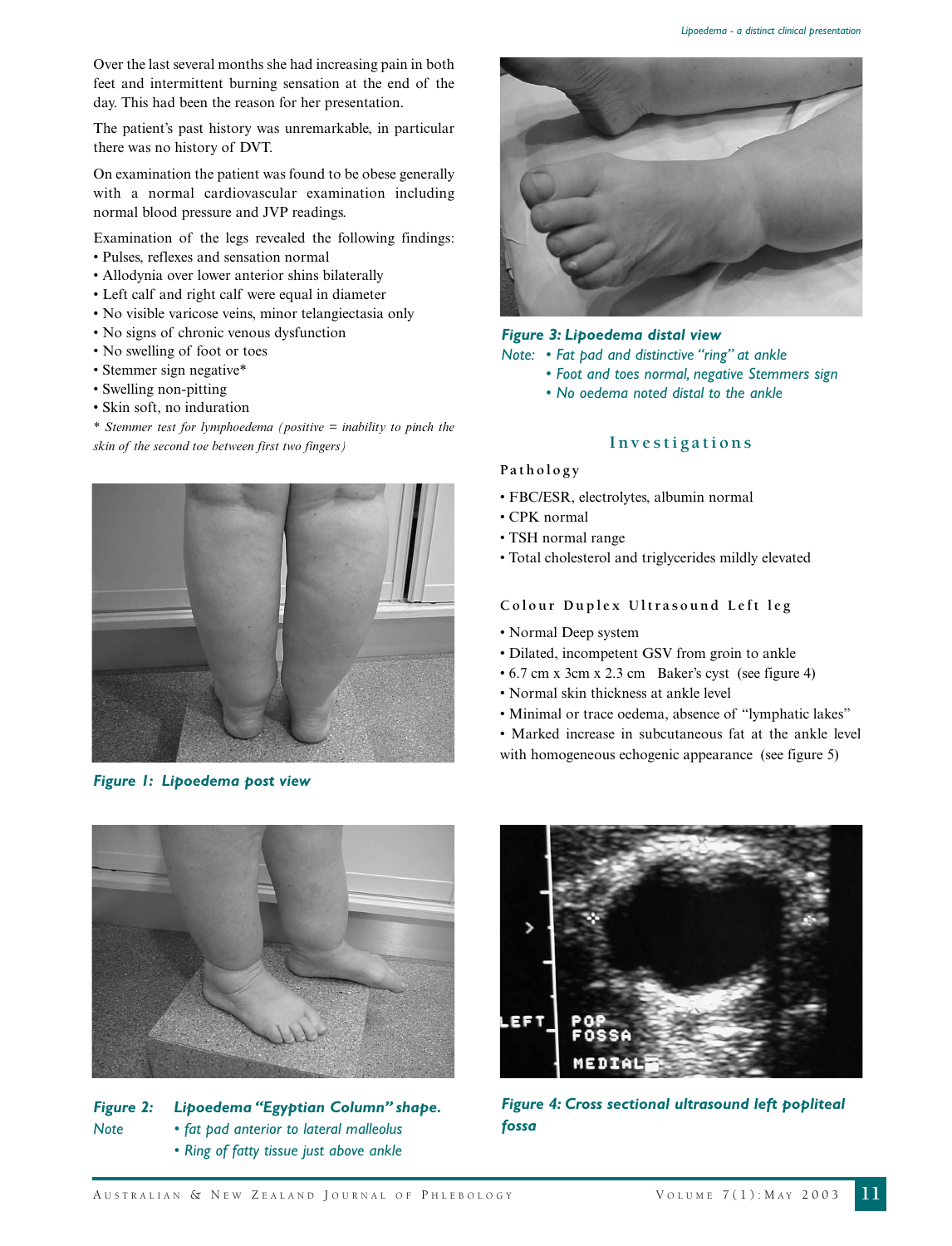

#### *Figure 5*

### **Discussion**

Lipoedema is a diagnostic consideration in female patients who present with bilateral non-pitting swelling of the legs. It needs to distinguished from low protein oedemas and bilateral lymphoedema.

Allen and Hines described lipoedema in 1951<sup>4</sup> as a condition in females with symmetrically enlarged legs and

#### *Table 2.*

| <b>Signs and Symptoms</b>  | Lymphoedema          | Lipoedema        |
|----------------------------|----------------------|------------------|
| Sex                        | Male or Female       | Female           |
| <b>Generalised Obesity</b> | $+/-$                | $+/-$            |
| Unilateral /bilateral      | Usually unilateral   | <b>Bilateral</b> |
| Nature of swelling         | Firm                 | Soft             |
| Pitting                    | Often Marked         | Minimal          |
| Pain on Pressure           | Rare                 | Common           |
| Foot involvement           | Yes                  | Nο               |
| <b>Effect of Elevation</b> | Initially beneficial | Ineffective      |
| <b>Family history</b>      | Rare                 | Often            |
| History of Cellulitis      | Common               | Rare             |
| Stemmer sign               | Positive             | Negative         |

#### *Table 3.*

| Ultrasound findings Lymphoedema                            |                                                                                                                                                                                            | Lipoedema                                                                           |
|------------------------------------------------------------|--------------------------------------------------------------------------------------------------------------------------------------------------------------------------------------------|-------------------------------------------------------------------------------------|
| <b>Skin Thickness</b><br>Subcutaneous tissue<br>Ultrasound | Increased<br>Increased<br>Subcutaneous tissue shows<br>increased areas of echogenicity<br>of irregular pattern<br>demarcation by areas more<br>or less without echo<br>("lymphatic lakes") | Normal<br>Increased<br>Subcutaneous fat with<br>homogeneous<br>echogenic appearance |

buttocks with sparing of the feet. Prominent malleolar fat pads were noted in some patients. The lower limb tissue was described as soft and pliable, unlike that seen in the later stages of lymphoedema.

Elevation and compression stockings were noted to be of little assistance, with stockings frequently causing considerable discomfort. Unlike lymphoedema, a history of cellulitis was never or rarely obtained, whereas a family history of the condition was frequently obtained.

Plastic surgeons, Rudkin and Miller<sup>5</sup> summarised the history and physical signs of lipoedema and lymphoedema as Table 2.

The most striking clinical features include prominent malleolar fat pads and the absence of any swelling distal to the ankles.

The character of the subcutaneous tissue is dramatically different from that seen in patients with lymphoedema. There is absence of the dermal and perivascular fibrosis consistently seen in patients with lymphoedema.

Skin and subcutaneous biopsy of patients with lymphoedema show increased fibrous tissue in perivascular and dermal areas.

> Biopsies of patients with lipoedema show absence of skin thickening and fibrosis in the subcutaneous fat.6

# **Pathogenesis**

Until recently, lipoedema was considered solely as genetically determined obese legs.<sup>8</sup>

However, Partsch<sup>9</sup> found abnormalities in the prelymphatic channels by indirect lymphangiography.

The question arises as to whether the lymphatic alterations are primary or secondary to the fat deposition.

The fact that lipoedema is exclusively located in the legs, in the majority of cases in the lower third, would suggest that hydraulic factors play a main role in the genesis of increase of subcutaneous fat.10

In summary, there certainly exists alteration in the lymphatic system. This can be primary or secondary to the excess of subcutaneous fat. The role of the venous circulation in the pathogenesis of the disease is unknown.